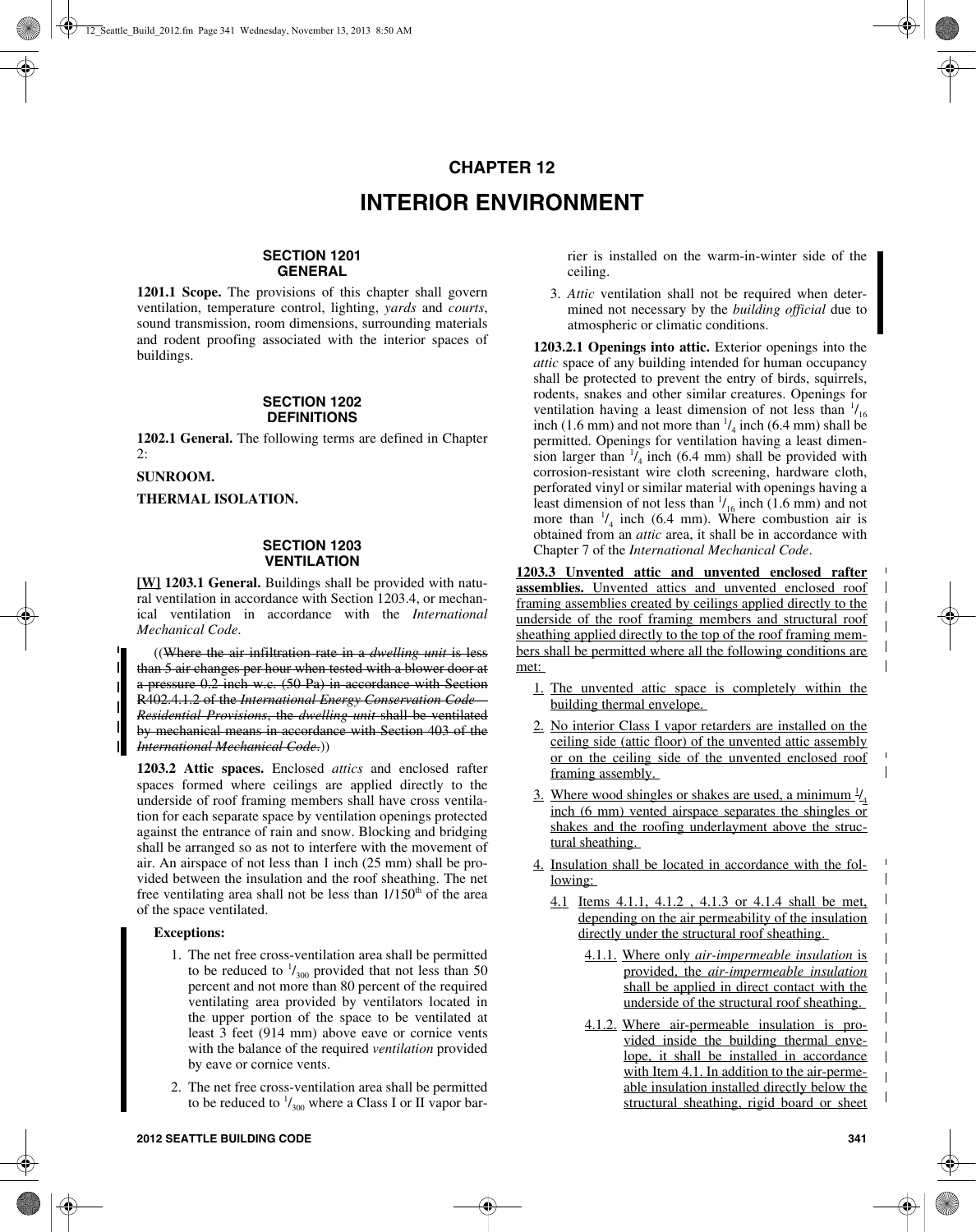insulation shall be installed directly above the structural roof sheathing and shall have a minimum R value of 10 for condensation control.

- 4.1.3. Where both *air-impermeable* and air-permeable insulation are provided, the *airimpermeable insulation* shall be applied in direct contact with the underside of the structural roof sheathing in accordance with Item 4.1.1 and shall have a minimum R value of 10 for condensation control. The air-permeable insulation shall be installed directly under the *air-impermeable insulation*.
- 4.1.4. Alternatively, sufficient rigid board or sheet insulation shall be installed directly above the structural roof sheathing to maintain the monthly average temperature of the underside of the structural roof sheathing above  $45^{\circ}$  F (7<sup>o</sup>C). For calculation purposes, an interior air temperature of 68°F (20°C) is assumed and the exterior air temperature is assumed to be the monthly average outside air temperature of the three coldest months.
- 4.2. Where preformed insulation board is used as the *air-impermeable insulation* layer, it shall be sealed at the perimeter of each individual sheet interior surface to form a continuous layer.

**Exception:** Section 1203.3 does not apply to special use structures or enclosures such as swimming pool enclosures, data processing centers, hospitals, and art galleries.

**1203.((3))4 Under-floor ventilation.** The space between the bottom of the floor joists and the earth under any building except spaces occupied by basements or cellars shall be provided with ventilation openings through foundation walls or *exterior walls*. Such openings shall be placed so as to provide cross ventilation of the under-floor space.

**1203.((3))4.1 Openings for under-floor ventilation.** The net area of ventilation openings shall not be less than 1 square foot for each 150 square feet  $(0.67 \text{ m}^2 \text{ for each } 100$ m<sup>2</sup>) of crawl-space area. Ventilation openings shall be covered for their height and width with any of the following materials, provided that the least dimension of the covering shall be not greater than  $\frac{1}{4}$  inch (6 mm):

- 1. Perforated sheet metal plates not less than 0.070 inch (1.8 mm) thick.
- 2. Expanded sheet metal plates not less than 0.047 inch (1.2 mm) thick.
- 3. Cast-iron grilles or gratings.
- 4. Extruded load-bearing vents.
- 5. Hardware cloth of 0.035 inch (0.89 mm) wire or heavier.
- 6. Corrosion-resistant wire mesh, with the least dimension not greater than  $\frac{1}{8}$  inch (3.2 mm).

**1203.((3))4.2 Exceptions.** The following are exceptions to Sections 1203.**((**3))4 and 1203.**((**3))4.1:

- 1. Where warranted by climatic conditions, ventilation openings to the outdoors are not required if ventilation openings to the interior are provided.
- 2. The total area of ventilation openings is permitted to be reduced to  $\frac{1}{1,500}$  of the under-floor area where the ground surface is covered with a Class I vapor retarder material and the required openings are placed so as to provide cross ventilation of the space. The installation of operable louvers shall not be prohibited.
- 3. Ventilation openings are not required where continuously operated mechanical ventilation is provided at a rate of 1.0 cubic foot per minute (cfm) for each 50 square feet  $(1.02 \text{ L/s}$  for each 10 m<sup>2</sup>) of crawl space floor area and the ground surface is covered with a Class I vapor retarder.
- 4. Ventilation openings are not required where the ground surface is covered with a Class I vapor retarder, the perimeter walls are insulated and the space is conditioned in accordance with the *International Energy Conservation Code*.
- 5. For buildings in flood hazard areas as established in Section 1612.3, the openings for under-floor ventilation shall be deemed as meeting the flood opening requirements of ASCE 24 provided that the ventilation openings are designed and installed in accordance with ASCE 24.

**[W] 1203.5 ((1203.4)) Natural ventilation.** Where provided in other than Group R occupancies, ((Natural)) natural *ventilation* of an occupied space shall be through windows, doors, louvers or other openings to the outdoors. The operating mechanism for such openings shall be provided with ready access so that the openings are readily controllable by the building occupants. Group R occupancies shall comply with the *International Mechanical Code*.

**1203.5.1 ((1203.4.1)) Ventilation area required.** The openable area of the openings to the outdoors shall be not less than 4 percent of the floor area being ventilated.

**1203.5.1.1 ((1203.4.1.1)) Adjoining spaces.** Where rooms and spaces without openings to the outdoors are ventilated through an adjoining room, the opening to the adjoining room shall be unobstructed and shall have an area of not less than 8 percent of the floor area of the interior room or space, but not less than 25 square feet  $(2.3 \text{ m}^2)$ . The openable area of the openings to the outdoors shall be based on the total floor area being ventilated.

**Exception:** Exterior openings required for *ventilation* shall be permitted to open into a sunroom with *thermal isolation* or a patio cover provided that the openable area between the sunroom addition or patio cover and the interior room shall have an area of not less than 8 percent of the floor area of the interior room or space, but not less than 20 square feet  $(1.86 \text{ m}^2)$ . The openable area of the openings to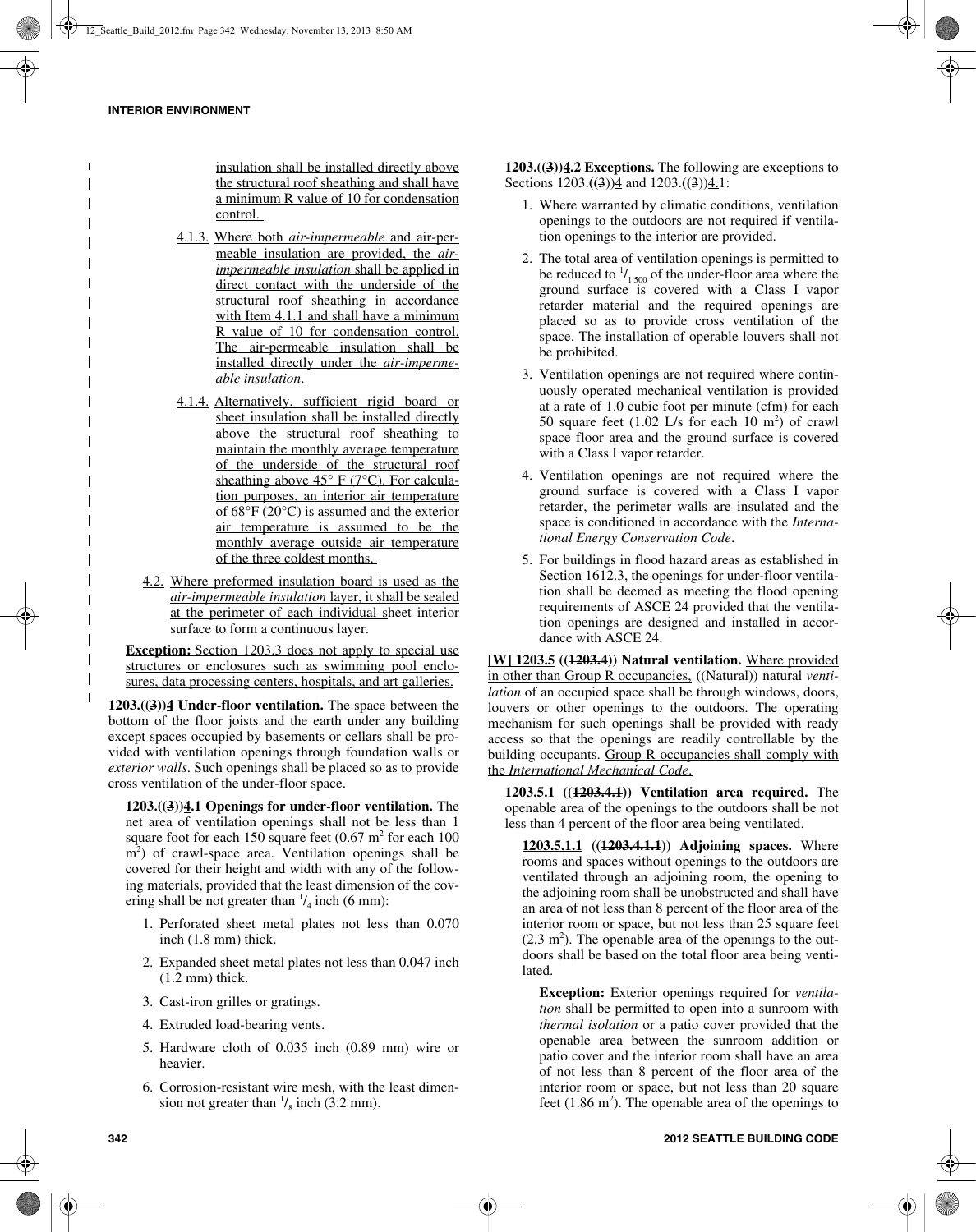$\blacksquare$  $\mathbf I$  $\mathbf{I}$ 

 $\mathbf I$ 

 $\overline{\phantom{a}}$ 

 $\mathbf{I}$ 

 $\overline{\phantom{a}}$ 

 $\mathbf I$ 

 $\mathbf l$ 

 $\mathbf{I}$ 

 $\overline{\phantom{a}}$ 

 $\mathbf l$ 

 $\mathbf I$ 

 $\mathbf I$ 

 $\overline{\phantom{a}}$ 

 $\overline{\phantom{a}}$ 

 $\mathbf I$ 

the outdoors shall be based on the total floor area being ventilated.

**1203.5.1.2 ((1203.4.1.2)) Openings below grade.** Where openings below grade provide required natural *ventilation*, the outside horizontal clear space measured perpendicular to the opening shall be one and one-half times the depth of the opening. The depth of the opening shall be measured from the average adjoining ground level to the bottom of the opening.

**1203.5.2 ((1203.4.2)) Contaminants exhausted.** Contaminant sources in naturally ventilated spaces shall be removed in accordance with the *International Mechanical Code* and the *International Fire Code*.

**1203.5.2.1 ((1203.4.2.1)) Bathrooms.** Rooms containing bathtubs, showers, spas and similar bathing fixtures shall be mechanically ventilated in accordance with the *International Mechanical Code*.

**1203.5.3 ((1203.4.3)) Openings on yards or courts.** Where natural *ventilation* is to be provided by openings onto *yards* or *courts*, such *yards* or *courts* shall comply with Section 1206.

**1203.6 ((1203.5)) Other ventilation and exhaust systems.** *Ventilation* and exhaust systems for occupancies and operations involving flammable or combustible hazards or other contaminant sources as covered in the *International Mechanical Code* or the *International Fire Code* shall be provided as required by both codes.

**[W] 1203.7 Crawlspace ventilation.** All crawlspaces shall be ventilated as specified in Section 1203.3. If the installed ventilation in a crawlspace is less than 1 square foot for each 300 square feet of crawlspace area, or if the crawlspace vents are equipped with operable louvers, a radon vent shall be installed to originate from a point between the ground cover and soil. The radon vent shall be installed in accordance with Sections 1203.7.2 through 1203.7.5.

 $\blacksquare$ 

 $\mathbf{I}$ 

 $\mathbf{I}$  $\overline{\phantom{a}}$  $\mathbf{I}$  $\mathbf{I}$  $\overline{\phantom{a}}$  $\blacksquare$  $\mathbf I$ 

 $\overline{\phantom{a}}$ 

 $\overline{\phantom{a}}$  $\mathbf I$ 

 $\mathbf{I}$ 

 $\mathbf I$ 

 $\blacksquare$  $\mathbf{I}$  $\overline{\phantom{a}}$ I  $\overline{\phantom{a}}$ 

 $\mathbf{I}$  $\mathbf{I}$  $\mathbf I$  $\overline{\phantom{a}}$  $\mathbf{I}$ 

**1203.7.1 Crawlspace plenum systems.** In crawlspace plenum systems used for providing supply air for an HVAC system, aggregate, a permanently sealed soil gas retarder membrane and a radon vent pipe shall be installed in accordance with Sections 1203.7.2 through 1203.7.5.

Crawlspaces shall not be used for return air plenums. In addition, an operable radon vent fan shall be installed and activated. The fan shall be located as specified in Section 1203.7.5. The fan shall be capable of providing at least 100 cfm at 1-inch water column static pressure. The fan shall be controlled by a readily accessible manual switch. The switch shall be labeled "RADON VENT FAN."

**1203.7.2 Aggregate.** A layer of aggregate of 4-inch minimum thickness shall be placed beneath concrete slabs. The aggregate shall be continuous to the extent practical.

**1203.7.2.1 Aggregate grade.** Aggregate shall:

1. Comply with ASTM Standard C-33 Standard Specification for Concrete Aggregate and shall be size No. 8 or larger size aggregate as listed in Table 2, Grading Requirements for Course Aggregate; or

- 2. Meet the 1988 Washington State Department of Transportation Specification 9-03.1 (3) "Coarse Aggregate for Portland Cement Concrete," or any equivalent successor standards. Aggregate size shall be of Grade 8 or larger as listed in Section 9-03.1 (3) C, "Grading;" or
- 3. Be screened, washed pea gravel free of deleterious substances in a manner consistent with ASTM Standard C-33 with 100 percent passing a  $\frac{1}{2}$ -inch sieve and less than 5 percent passing a No. 16 sieve. Sieve characteristics shall conform to those acceptable under ASTM Standard C-33.

**Exception:** Aggregate shall not be required if a substitute material or system, with sufficient load-bearing characteristics, and having *approved* capability to provide equal or superior airflow, is installed.

**1203.7.3 Soil-gas retarder membrane.** A soil-gas retarder membrane, consisting of at least one layer of virgin polyethylene with a thickness of at least 6 mil, or equivalent flexible sheet material, shall be either placed directly under all concrete slabs so that the slab is in direct contact with the membrane, or on top of the aggregate with 2 inches minimum of fine sand or pea gravel installed between the concrete slab and membrane. The flexible sheet shall extend to the foundation wall or to the outside edge of the monolithic slab. Seams shall overlap at least 12 inches. The membrane shall also be fitted tightly to all pipes, wires, and other penetrations of the membrane and sealed with an *approved* sealant or tape. All punctures or tears shall be repaired with the same or *approved* material and similarly lapped and sealed.

**1203.7.4 Radon vent.** One continuous sealed pipe shall run from a point within the aggregate under each concrete slab to a point outside the building. Joints and connections shall be permanently gas tight. The continuous sealed pipe shall interface with the aggregate in the following manner, or by other *approved* equal method. The pipe shall be permanently connected to a "T" within the aggregate area so that the two end openings of the "T" lie within the aggregate area. A minimum of 5 feet of perforated drain pipe of 3 inches minimum diameter shall join to and extend from the "T." The perforated pipe shall remain in the aggregate area and shall not be capped at the ends. The "T" and its perforated pipe extensions shall be located at least 5 feet horizontally from the exterior perimeter of the aggregate area.

The continuous sealed pipe shall terminate no less than 12 inches above the eave, and more than 10 horizontal feet from a woodstove or fireplace chimney, or operable window. The continuous sealed pipe shall be labeled "radon vent." The label shall be placed so as to remain visible to an occupant.

The minimum pipe diameter shall be 3 inches unless otherwise *approved*. Acceptable sealed plastic pipe shall be smooth walled and may include either PVC schedule 40 or ABS schedule of equivalent wall thickness.

The entire sealed pipe system shall be sloped to drain to the subslab aggregate. The sealed pipe system may pass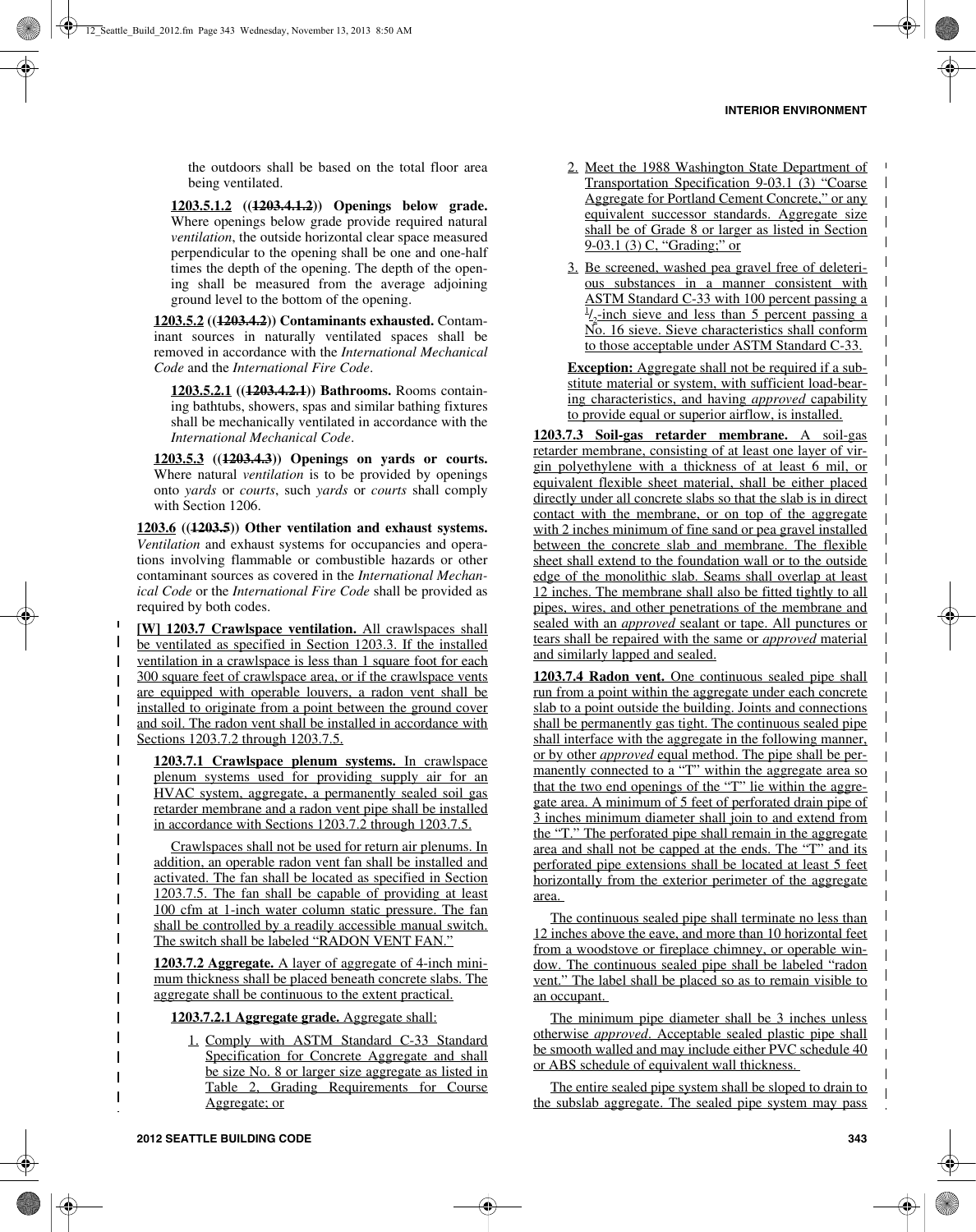through an unconditioned attic before exiting the building, but to the extent practicable, the sealed pipe shall be located inside the thermal envelope of the building in order to enhance passive stack venting.

**Exception**: A fan for subslab depressurization system includes the following:

- 1. Soil-gas retarder membrane as specified in Section 1203.7.3.2.4;
- 2. Sealing of penetrations and joints as specified in Section 1203.7.3.2.5:
- 3. A 3-inch continuous sealed radon pipe shall run from a point within the aggregate under each concrete slab to a point outside the building;
- 4. Joints and connections shall be gas tight and may be of either PVC schedule 40 or ABS schedule of equivalent wall thickness;
- 5. A label of "radon vent" shall be placed on the pipe so as to remain visible to an occupant;
- 6. Fan circuit and wiring as specified in Section 1203.7.3.2.7 and a fan.

If the subslab depressurization system is exhausted through the concrete foundation wall or rim joist, the exhaust terminus shall be a minimum of 6 feet from operable windows or outdoor air intake vents and shall be directed away from operable windows and outdoor air intake vents to prevent radon reentrainment.

**1203.7.5 Fan circuit and wiring and location.** An area for location of an in-line fan shall be provided. The location shall be as close as practicable to the radon vent pipe's point of exit from the building, or shall be outside the building shell, and shall be located so that the fan and all downstream piping is isolated from the indoor air. Provisions shall be made to allow future activation of an inline fan on the radon vent pipe without the need to place new wiring. A 110-volt power supply shall be provided at a junction box near the fan location.

# **SECTION 1204 TEMPERATURE CONTROL**

**1204.1 Equipment and systems.** Interior spaces intended for human occupancy shall be provided with active or passive space-heating systems capable of maintaining an average indoor temperature of not less than 68°F (20°C) at a point 3 feet (914 mm) above the floor  $((\text{on the design heating day}))$ when the outside temperature is  $24^{\circ}F$  (-4 $^{\circ}C$ ).

### **Exceptions:**

- 1. Space-heating systems are not required for interior spaces where the primary purpose of the space is not associated with human comfort.
- **[W]** 2. Group R-1 occupancies not more than 500 square <u>feet (139 m<sup>2</sup>) in area.</u>

See the *International Energy Conservation Code* and *International Mechanical Code* for additional requirements for heating systems.

## **[W] 1204.2 Use of solid-fuel-burning devices.**

**1204.2.1 Definitions.** For the purposes of this section only, the following definitions apply.

**DESIGNATED AREAS.** Those areas designated by a county to be an urban growth area in Chapter 36.70A RCW and those areas designated by the U.S. Environmental Protection Agency as being in nonattainment for particulate matter.

**SUBSTANTIALLY REMODELED.** Any alteration or restoration of a building exceeding 60 percent of the appraised value of such building within a 12-month period. For the purpose of this section, the appraised value is the estimated cost to replace the building and structure in kind, based on current replacement costs.

**1204.2.2 Primary heating source.** Primary heating sources in all new and substantially remodeled buildings in designated areas shall not be dependent upon wood stoves.

**1204.2.3 Solid fuel burning devices.** No new or used solid fuel burning device shall be installed in new or existing buildings unless such device is United States Environmental Protection Agency certified or exempt from certification by the United States Environmental Protection Agency and conforms with RCW 70.94.011, 70.94.450, 70.94.453 and 70.94.457.

### **Exceptions:**

- 1. Wood cook stoves
- 2. Antique wood heaters manufactured prior to 1940.

 $\blacksquare$  $\mathbf{I}$ 

## **SECTION 1205 LIGHTING**

**1205.1 General.** Every space intended for human occupancy shall be provided with natural light by means of exterior glazed openings in accordance with Section 1205.2 or shall be provided with artificial light in accordance with Section 1205.3. Exterior glazed openings shall open directly onto a *public way* or onto a *yard* or *court* in accordance with Section 1206.

**1205.2 Natural light.** The minimum net glazed area shall be not less than 8 percent of the floor area of the room served.

**1205.2.1 Adjoining spaces.** For the purpose of natural lighting, any room is permitted to be considered as a portion of an adjoining room where one-half of the area of the common wall is open and unobstructed and provides an opening of not less than one-tenth of the floor area of the interior room or 25 square feet  $(2.32 \text{ m}^2)$ , whichever is greater.

**Exception:** Openings required for natural light shall be permitted to open into a sunroom with *thermal isolation* or a patio cover where the common wall provides a glazed area of not less than one-tenth of the floor area of the interior room or 20 square feet  $(1.86 \text{ m}^2)$ , whichever is greater.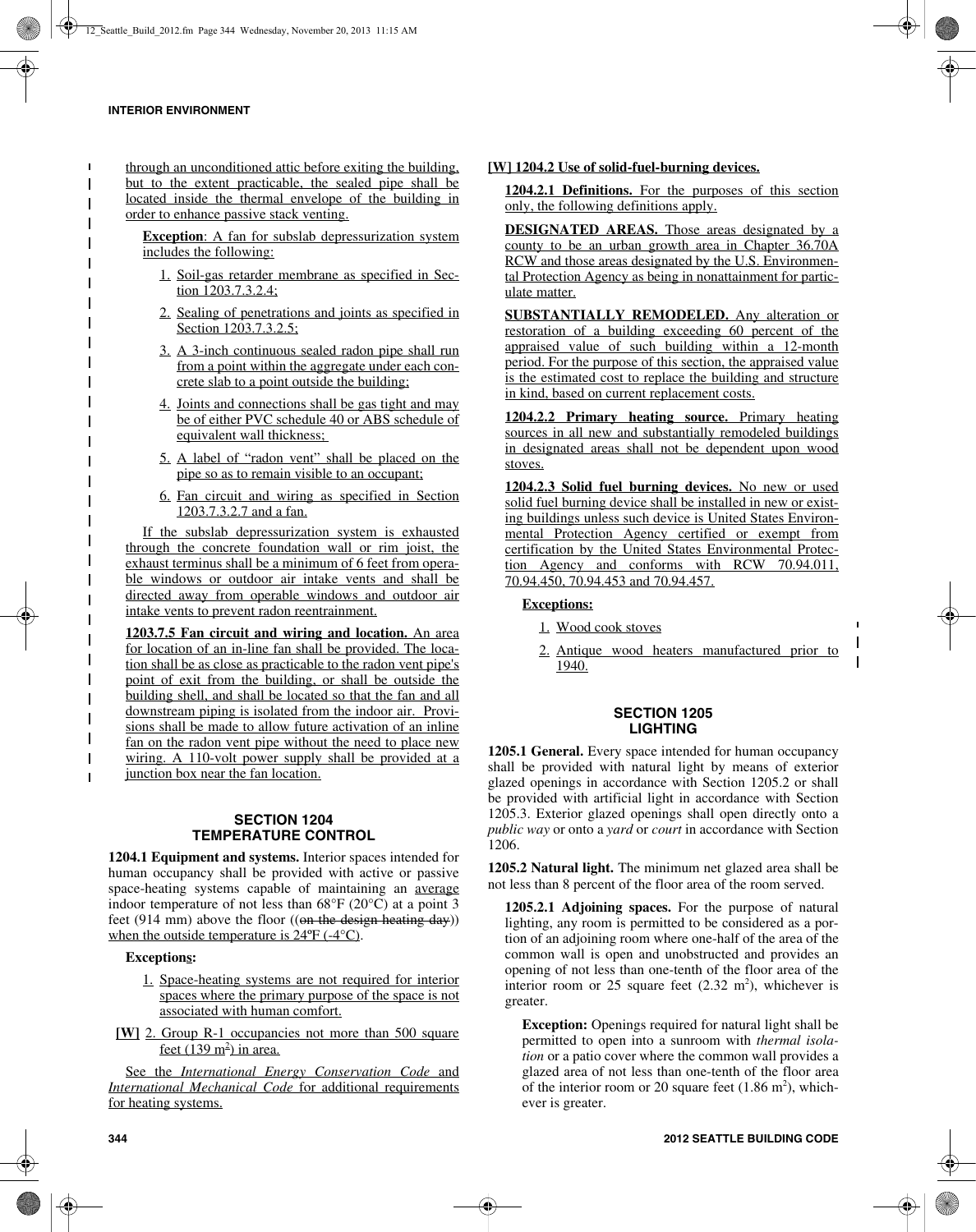**1205.2.2 Exterior openings.** Exterior openings required by Section 1205.2 for natural light shall open directly onto a *public way*, *yard* or *court*, as set forth in Section 1206.

#### **Exceptions:**

- 1. Required exterior openings are permitted to open into a roofed porch where the porch:
	- 1.1. Abuts a *public way*, *yard* or *court*;
	- 1.2. Has a ceiling height of not less than 7 feet (2134 mm); and
	- 1.3. Has a longer side at least 65 percent open and unobstructed.
- 2. Skylights are not required to open directly onto a *public way*, *yard* or *court*.

**1205.3 Artificial light.** Artificial light shall be provided that is adequate to provide an average illumination of 10 footcandles (107 lux) over the area of the room at a height of 30 inches (762 mm) above the floor level.

**1205.4 Stairway illumination.** *Stairways* within *dwelling units* and *exterior stairways* serving a *dwelling unit* shall have an illumination level on tread runs of not less than 1 footcandle (11 lux). *Stairs* in other occupancies shall be governed by Chapter 10.

**1205.4.1 Controls.** The control for activation of the required *stairway* lighting shall be in accordance with ((NFPA 70)) the *Seattle Electrical Code* and the *International Energy Conservation Code*.

**1205.5 Emergency egress lighting.** The *means of egress* shall be illuminated in accordance with Section 1006.1.

#### **SECTION 1206 YARDS OR COURTS**

**1206.1 General.** This section shall apply to *yards* and *courts* adjacent to exterior openings that provide natural light or ventilation. Such *yards* and *courts* shall be on the same *lot* as the building.

**1206.2 Yards.** *Yards* shall be not less than 3 feet (914 mm) in width for buildings two *stories* or less above *grade plane*. For buildings more than two *stories above grade plane*, the minimum width of the *yard* shall be increased at the rate of 1 foot (305 mm) for each additional *story*. For buildings exceeding 14 *stories above grade plane*, the required width of the *yard* shall be computed on the basis of 14 *stories above grade plane*.

**1206.3 Courts.** *Courts* shall be not less than 3 feet (914 mm) in width. *Courts* having windows opening on opposite sides shall be not less than 6 feet (1829 mm) in width. *Courts* shall be not less than 10 feet (3048 mm) in length unless bounded on one end by a *public way* or *yard*. For buildings more than two *stories above grade plane*, the *court* shall be increased 1 foot (305 mm) in width and 2 feet (610 mm) in length for each additional *story*. For buildings exceeding 14 *stories above grade plane*, the required dimensions shall be computed on the basis of 14 *stories above grade plane*.

**1206.3.1 Court access.** Access shall be provided to the bottom of *courts* for cleaning purposes.

**1206.3.2 Air intake.** *Courts* more than two *stories* in height shall be provided with a horizontal air intake at the bottom not less than 10 square feet  $(0.93 \text{ m}^2)$  in area and leading to the exterior of the building unless abutting a *yard* or *public way*.

**1206.3.3 Court drainage.** The bottom of every *court* shall be properly graded and drained to a public sewer or other *approved* disposal system complying with the ((*International*)) *Uniform Plumbing Code*.

## **SECTION 1207 SOUND TRANSMISSION**

**1207.1 Scope.** This section shall apply to common interior walls, partitions and floor/ceiling assemblies between adjacent *dwelling units* or between *dwelling units* and adjacent public areas such as halls, *corridors*, *stairs* or service areas.

**1207.2 Air-borne sound.** Walls, partitions and floor/ceiling assemblies separating *dwelling units* from each other or from public or service areas shall have a sound transmission class (STC) of not less than 50 (45 if field tested) for air-borne noise when tested in accordance with ASTM E 90. Penetrations or openings in construction assemblies for piping; electrical devices; recessed cabinets; bathtubs; soffits; or heating, ventilating or exhaust ducts shall be sealed, lined, insulated or otherwise treated to maintain the required ratings. This requirement shall not apply to *dwelling unit* entrance doors; however, such doors shall be tight fitting to the frame and sill.

**Exception:** *Dwelling unit* or guest room entrance doors from interior corridors and interconnecting doors between separate units shall have perimeter seals and such door assemblies shall have a sound transmission class (STC) rating of not less than 28.

**1207.2.1 Masonry.** The sound transmission class of concrete masonry and clay masonry assemblies shall be calculated in accordance with TMS 0302 or determined through testing in accordance with ASTM E 90.

**1207.3 Structure-borne sound.** Floor/ceiling assemblies between *dwelling units* or between a *dwelling unit* and a public or service area within the structure shall have an impact insulation class (IIC) rating of not less than 50 (45 if field tested) when tested in accordance with ASTM E 492.

**Exception:** Floor assemblies in the bathrooms of Group R-1 occupancies are not required to meet the impact insulation class of 50 where structural concrete floor systems are used.

Joints in the perimeter of the separating wall or floorceiling assemblies shall be acoustically sealed with a permanent resilient material *approved* for the purpose. The separating wall or floor-ceiling assembly shall extend completely to and be sealed to another separating assembly or an exterior wall, roof or floor assembly.

Conduits, ducts, pipes and vents within the wall or floor-ceiling assemblies causing vibration shall be reasonably isolated from the building construction at points of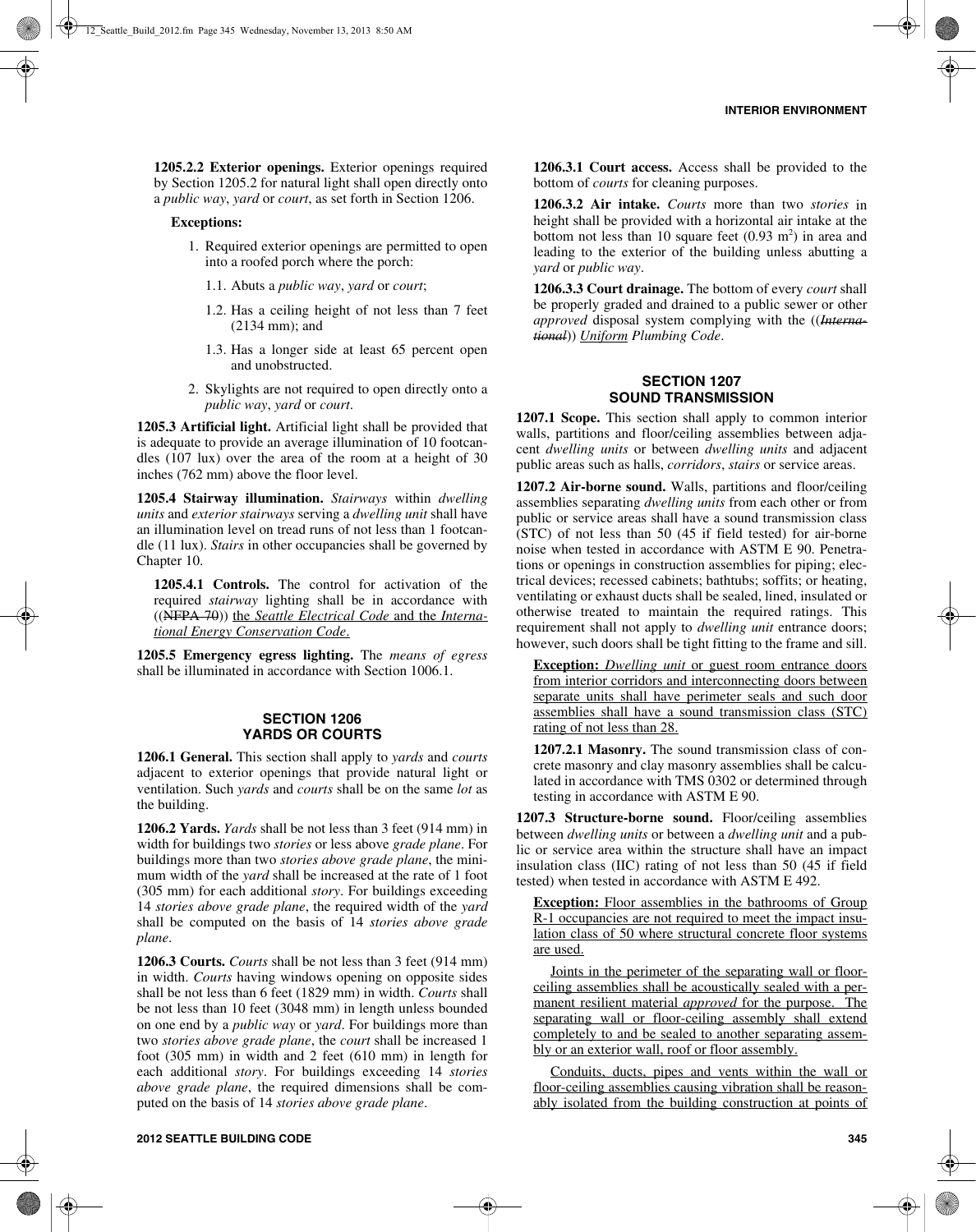support by means of resilient sleeves, mounts or underlayments. All other openings through which such conduits, ducts, pipes or vents pass shall have the excess opening fully sealed with insulative and permanently resilient materials *approved* for the purpose.

Electrical outlet boxes shall not be placed back-to-back and shall be offset by not less than 12 inches (305 mm) from outlets in the opposite wall surface. The back and sides of boxes shall be sealed with  $\frac{1}{s}$ -inch resilient sealant and backed by a minimum of  $2$ -inch  $(51 \text{ mm})$  thick material fiber insulation or *approved* equivalent.

Metal ventilating and conditioned air ducts which pass between *dwelling units* shall be fabricated and installed to maintain required sound transmission ratings.

**1207.4 Tested assemblies**. Field- or laboratory-tested wall or floor-ceiling designs having an STC or IIC of 50 or more are permitted to be used without additional field testing when, in the opinion of the *building official*, the tested design has not been compromised by flanking paths. The *building official* is permitted to require tests when evidence of compromised separations is noted.

**1207.5 Field testing and certification.** Field testing, when permitted to determine airborne sound transmission or impact sound insulation class, shall be done in accordance with ASTM E 336 or ASTM E 492 under the supervision of an acoustical professional who is experienced in the field of acoustical testing and engineering and who shall forward certified test results to the *building official* that minimum sound insulation requirements stated above have been met.

**1207.6 Mechanical equipment spaces.** Spaces or shafts containing air-conditioning, refrigeration or ventilating equipment, elevator machinery, or other mechanical equipment shall be separated both vertically and horizontally from adjoining *dwelling units* or guest rooms by construction designed to provide a minimum STC rating of 50.

**1207.7 Sound transmission control systems.** Generic systems as listed in GA 600-00 shall be accepted where a laboratory test indicates that the requirements of Section 1207 are met by the system.

**Note:** Design and materials for sound transmission control shall not impair the fire-resistive integrity of separating walls or floor-ceiling assemblies required to be of fireresistive construction.

# **SECTION 1208 INTERIOR SPACE DIMENSIONS**

**1208.1 Minimum room widths.** *Habitable spaces*, other than a kitchen, shall be not less than 7 feet (2134 mm) in any plan dimension. Kitchens shall have a clear passageway of not less than 3 feet (914 mm) between counter fronts and appliances or counter fronts and walls.

**1208.2 Minimum ceiling heights.** Occupiable spaces $((,))$ and *habitable spaces* ((and *corridors))* shall have a ceiling height of not less than 7 feet 6 inches (2286 mm). Bathrooms, toilet rooms, kitchens, storage rooms and laundry rooms shall be permitted to have a ceiling height of not less than 7 feet (2134 mm). Ceiling height in the means of egress shall comply with Section 1003.2.

# **Exceptions:**

1. In one- and two-family *dwellings*, beams or girders spaced not less than 4 feet (1219 mm) on center shall be permitted to project not more than 6 inches (152 mm) below the required ceiling height.

 $\overline{\mathcal{C}}$ 

 $\mathbf{I}$ 

- 2. If any room in a building has a sloped ceiling, the prescribed ceiling height for the room is required in one-half the area thereof. Any portion of the room measuring less than 5 feet (1524 mm) from the finished floor to the ceiling shall not be included in any computation of the minimum area thereof.
- 3. The height of *mezzanines* and spaces below m*ezzanines* shall be in accordance with Section 505.1.

Notwithstanding the exceptions to Section 1208.2, protruding objects in circulation routes in spaces required to be *accessible* shall comply with Chapter 11 and ANSI A117.1 Section 307.

**1208.2.1 Furred ceiling.** Any room with a furred ceiling shall be required to have the minimum ceiling height in two-thirds of the area thereof, but in no case shall the height of the furred ceiling be less than 7 feet (2134 mm).

**1208.3 Room area.** Every *dwelling unit* shall have no fewer than one room that shall have not less than 120 square feet  $(13.9 \text{ m}^2)$  of *net floor area*. Other habitable rooms shall have a *net floor area* of not less than 70 square feet  $(6.5 \text{ m}^2)$ .

**Exception:** Kitchens are not required to be of a minimum floor area.

**1208.4 Efficiency dwelling units.** An efficiency living unit shall conform to the requirements of the code except as modified herein:

1. The unit shall have a living room of not less than 220 square feet  $(20.4 \text{ m}^2)$  of floor area. An additional 100 square feet  $(9.3 \text{ m}^2)$  of floor area shall be provided for each occupant of such unit in excess of two.

**Interpretation I1208.4:** The required square footage shall not include built-in equipment that extends from floor to ceiling such as wardrobes, cabinets, kitchen units or fixtures.

- 2. The unit shall be provided with a separate closet.
- 3. The unit shall be provided with a kitchen sink, cooking appliance and refrigeration facilities, each having a clear working space of not less than 30 inches (762 mm) in front. Light and *ventilation* conforming to this code shall be provided.
- 4. The unit shall be provided with a separate bathroom containing a water closet, lavatory and bathtub or shower.